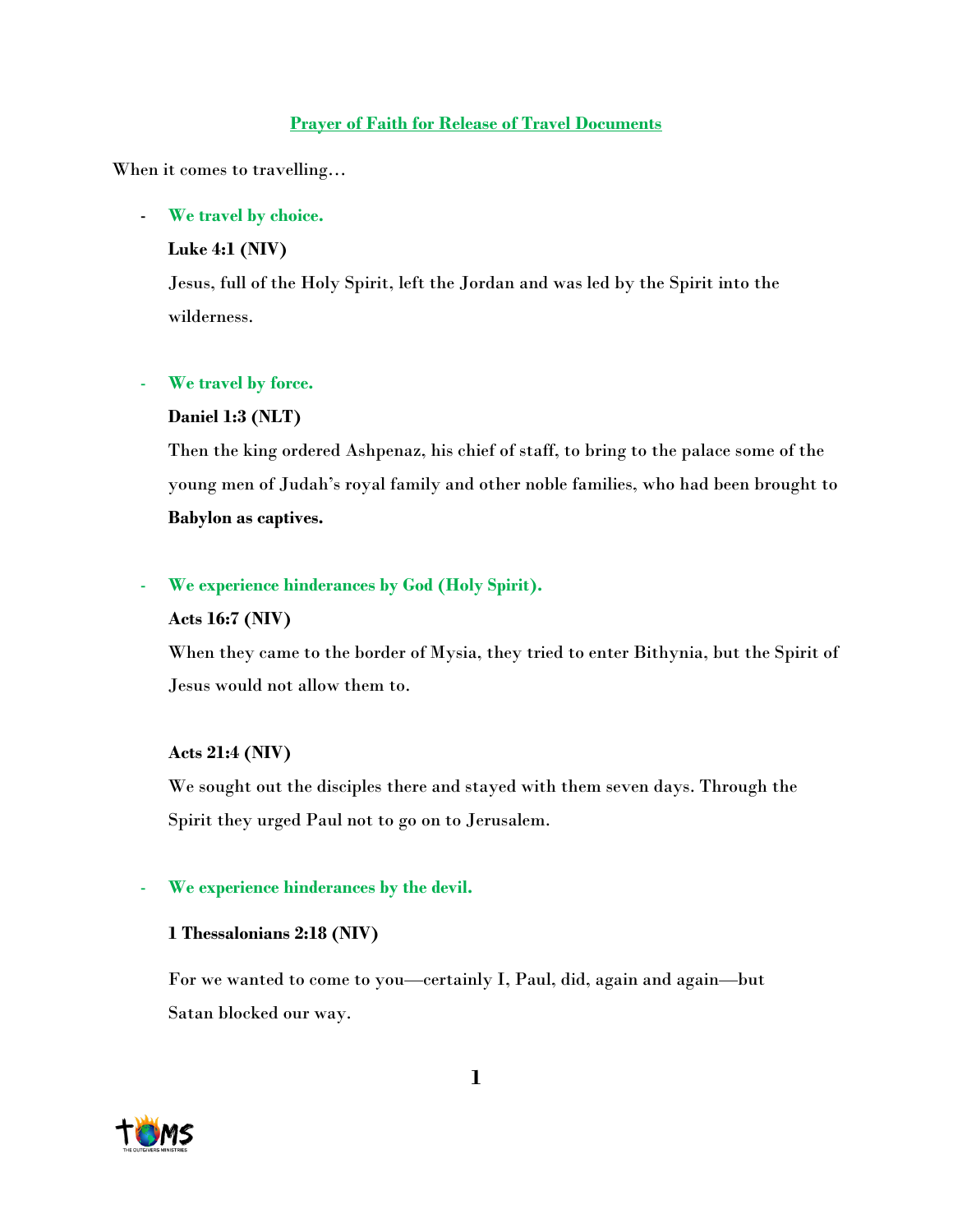### **Held back in a land (country) against your will? You are not alone.**

### **Daniel 1:6-7 (NIV)**

Among those who were chosen were some from **Judah**: Daniel, Hananiah, Mishael and Azariah. The chief official gave them new names: to Daniel, the name Belteshazzar; to Hananiah, Shadrach; to Mishael, Meshach; and to Azariah, Abednego.

Daniel, Hananiah, Mishael, Azariah, were from **Judah**. Spiritually, you belong to the **tribe of Judah**. Due to physical/societal regulations, you find yourself in **Babylon** (against your will). Like Daniel, Hananiah, Mishael and Azariah,

- You are required to live in a foreign land (country) against your will.
- You are required to deal with the challenges of the land (country).

\_\_\_\_\_\_\_\_\_\_\_\_\_\_\_\_\_\_\_\_\_\_\_\_\_\_\_\_\_\_\_\_\_\_\_\_\_\_\_\_\_\_\_\_\_\_\_\_\_\_\_\_\_\_\_\_\_\_\_\_\_\_\_

- You are obligated to leave away from your family.
- Etc.

### **Your day of release has finally come. In Jesus name. Amen!**

### **Daniel 9:2 (NIV)**

In the first year of his reign, I, Daniel, **understood from the Scriptures, according to the word of the LORD** given to Jeremiah the prophet, that the desolation of Jerusalem would last seventy years.

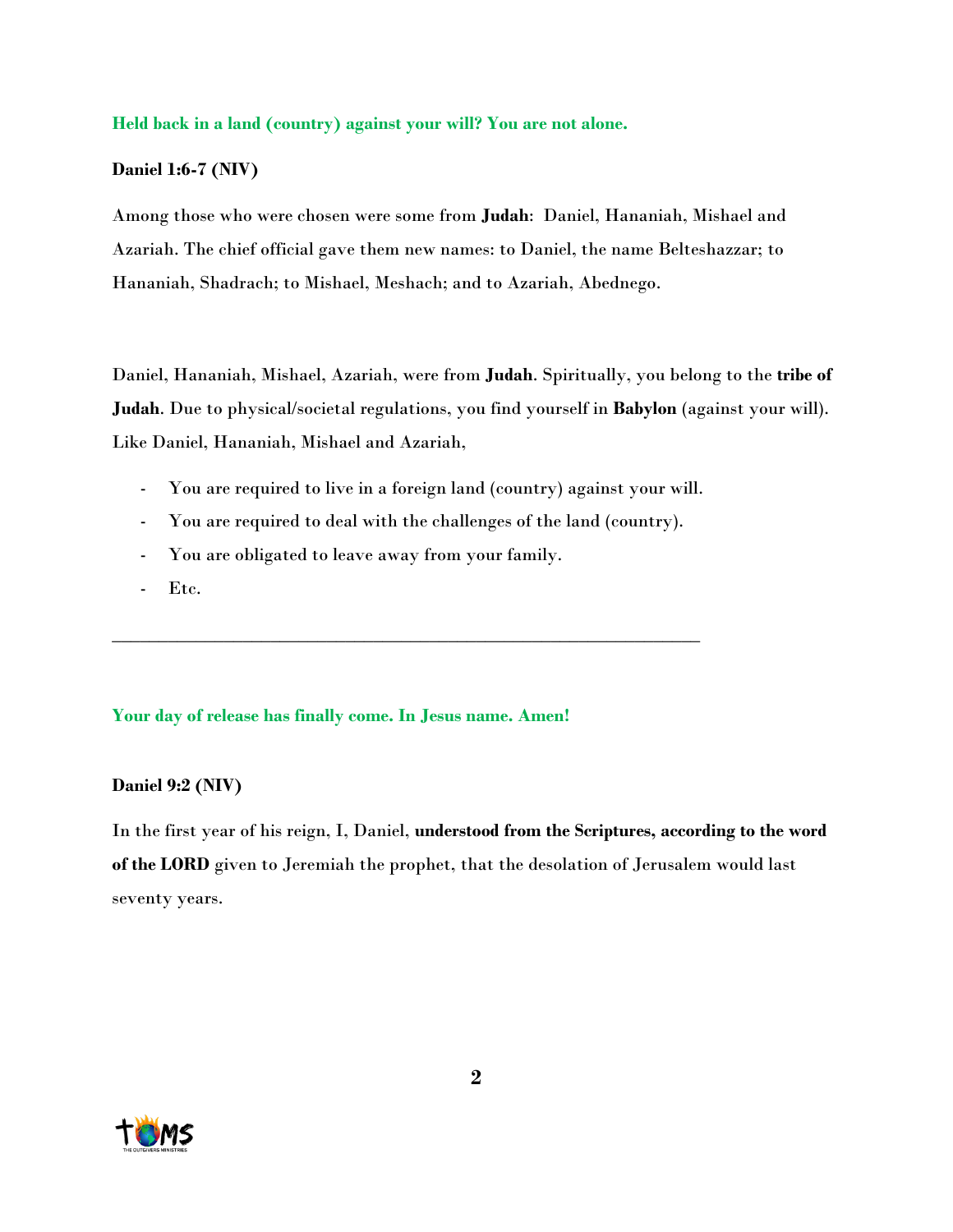## **Hebrew meaning of**

- Daniel is, "**God is my Judge."**
- Hananiah is, "**Yahweh is Gracious."**
- Mishael is, "**Who is what God is?"**
- Azariah is, "**Yahweh has helped."**

**Concerning the approval and release of your travel documents, hold on to the following promises of God concerning YOU.**

- God is my "**Judge**."
- God is "**Gracious"** to me.
- God is "**Greater"** than the challenge(s) the document release seem to pose to me.
- God has "**helped"** me.

### **Prayer points**

1) Like Sara, let's judge God faithful according to his promise(s) (**Genesis 2:24 KJV** - Therefore shall a man leave his father and his mother, and shall cleave unto his wife: and they shall be one flesh.)

Through faith also Sara herself received strength to conceive seed, and was delivered of a child when she was past age, because **she judged him faithful who had promised. Hebrews 11:11 (KJV).**

**2) Proclaim** the mercies of God in **Psalm 103** by reading it out and actualizing.

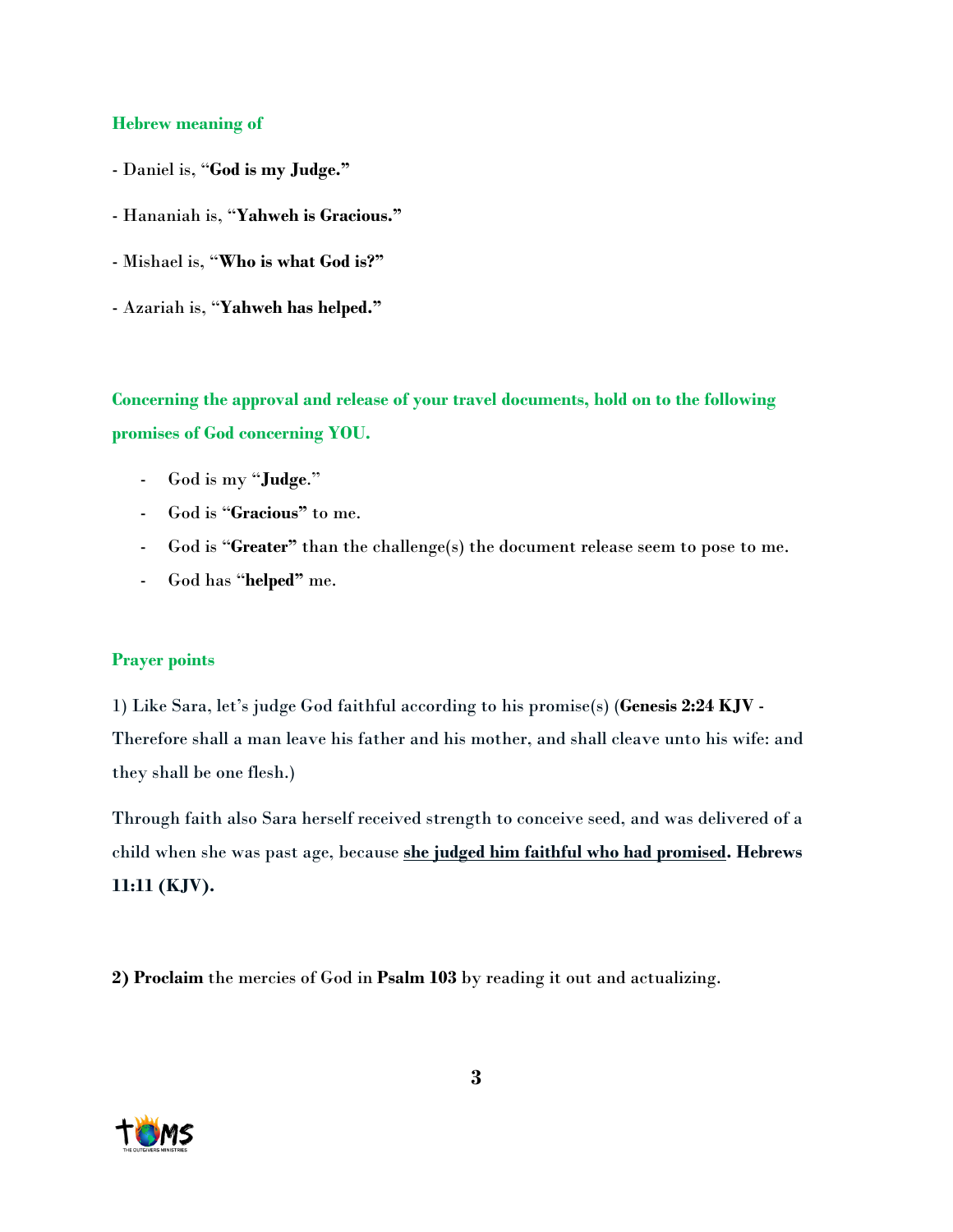The mercy of God prevails alongside His grace. (**1 Timothy 1:2 (NKJV)** - Grace, mercy, *and* peace from God our Father and Jesus Christ our Lord; **2 Timothy 1:2 (NKJV)** - Grace, mercy, *and* peace from God our Father and Jesus Christ our Lord; **Titus 1:4 (NKJV)** - Grace, mercy, *and* peace from God the Father and the Lord Jesus Christ our Savior.)

**3) Favor before the king.** (The king here represents anyone who sits in position (in the physical realm) to make decisions about the outcome/release of your travel documents.)

### **Nehemiah 2:4-5 (NKJV)**

Then the king said to me, "What do you request?" So I prayed to the God of heaven. And I said to the **king**, "If it pleases the king, and if your servant has found **favor** in your sight, I ask that you send me **to Judah,** to the city of my fathers' tombs, that I may rebuild it."

#### **Esther 5:2-3 (NKJV)**

When the king saw Queen Esther standing in the courtyard, she won his **favor**, and the **king** extended to Esther the gold scepter that he was holding. Esther approached and touched the top of the scepter. The king asked her, "What do you want, Queen Esther? What is your request? Even if it's half of the kingdom, it will be given to you."

### **Proverbs 21:1 (NKJV)**

The **king's heart** is in the hand of the LORD, as the rivers of water: he turneth it whithersoever he will.